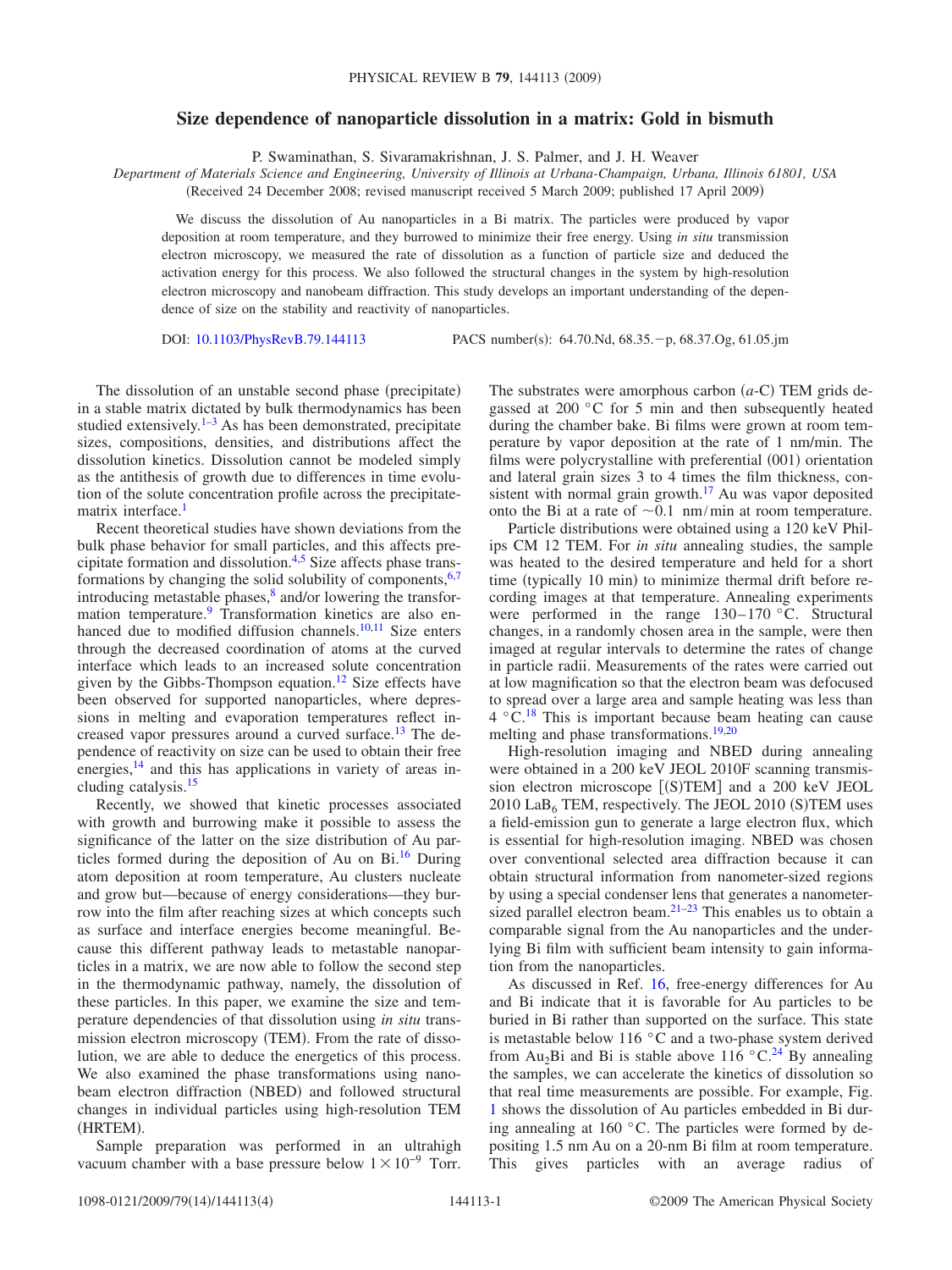<span id="page-1-0"></span>

FIG. 1. TEM images of Au particles embedded in Bi at 160 °C showing that they dissolved and ultimately disappeared. The disappearance time was roughly proportional to the particle size. Changes to the Bi film were negligible.

5.14 $\pm$ 2.06 nm and density  $\sim$ 10<sup>11</sup> cm<sup>-2</sup>, with a typical particle containing  $\sim$  30 000 atoms. Analysis showed that the disappearance time was roughly related to the particle size. Similar results were obtained between 130 °C and 170 °C. The disappearance time decreased with increasing temperature for particles of a given size, indicating a thermally activated process. No Au precipitates appeared during cooling, indicating that the solid solubility of Au in Bi was not exceeded, and there were no changes in the Bi films. We also carried out annealing experiments in the growth chamber, prior to imaging, to confirm that dissolution occurred in the absence of the electron beam (annealed at 150  $\degree$ C for 1 h).

The high-resolution TEM images of Fig. [2](#page-1-1) show the structural changes of a Au particle at 130 °C over an interval of 25 min. The Bi lattice had a *d* spacing of 0.227 nm corresponding to (110) planes. The Au particle had an initial radius of 8 nm with *d* spacing of 0.236 nm corresponding to (111) planes. Thus, the Au-Bi lattice mismatch for this particle was 3.8% and the interface was incoherent. This difference in the in-plane *d* spacing led to the formation of moiré

<span id="page-1-1"></span>

FIG. 2. HRTEM images of a Au particle at 130 °C collected over a 25 min period. The particle orientation, as measured by the spacing in the moiré pattern in the first two images, and the in-plane spacing do not change.

<span id="page-1-2"></span>

FIG. 3. (Color online) NBED data during a constant rate heating experiment. The data are plotted as normalized intensity vs distance, vertically displaced for clarity. The Au particles were formed by depositing 1 nm of the material on 20 nm Bi. The annealing rate was 3 °C/min. Initially, at room temperature, peaks corresponding to Bi and Au are visible. With an increase in temperature Au peaks go down in intensity and ultimately disappear, while new peaks corresponding to  $Au<sub>2</sub>Bi$  are formed. No visible changes are observed in the Bi peaks.

patterns, $2<sup>5</sup>$  which are manifest as fringes in the particle with a center to center spacing of 5.5 nm. The lattice spacing did not change as the particle size decreased. Scanning across the interface also indicated that an abrupt transition from Au to Bi was maintained, i.e., there was no reorientation or shrinking of the spacing in the particle to match with the Bi lattice and the interface remained incoherent. In Fig. [2,](#page-1-1) the moiré patterns were visible in the first two images but became less clear as the particle dissolved.

The annealing experiments described above were carried out above the bulk equilibrium formation temperature of  $Au_2Bi$  (116 °C).<sup>[24](#page-3-21)</sup> Hence, the disappearance of the Au particles should be related to the formation of  $Au<sub>2</sub>Bi$ . To confirm this, we performed NBED experiments during heating at a constant rate of  $3 \degree C / \text{min}$  $3 \degree C / \text{min}$ . Figure 3 summarizes the NBED data as plots of normalized diffraction intensity vs distance [using the Bi (110) peak as reference]. The data were collected from a random area in the sample containing an ensemble of Au nanoparticles embedded in a Bi grain. The particles were formed by depositing 1 nm Au on 20 nm Bi. The peaks for Bi correspond to diffraction from (001) zone axis grains. With increased temperature, the Au peak decreased and ultimately disappeared as peaks corresponding to Au2Bi appeared. No changes were evident in the Bi features, and none were expected below the melting point  $(270 °C)$ . The sample was constantly monitored and corrected for thermal drift during this measurement.

The NBED and high-resolution TEM results indicate that the particles disappear due to the solubility of Au in Bi at elevated temperatures, with Au2Bi formation occurring in a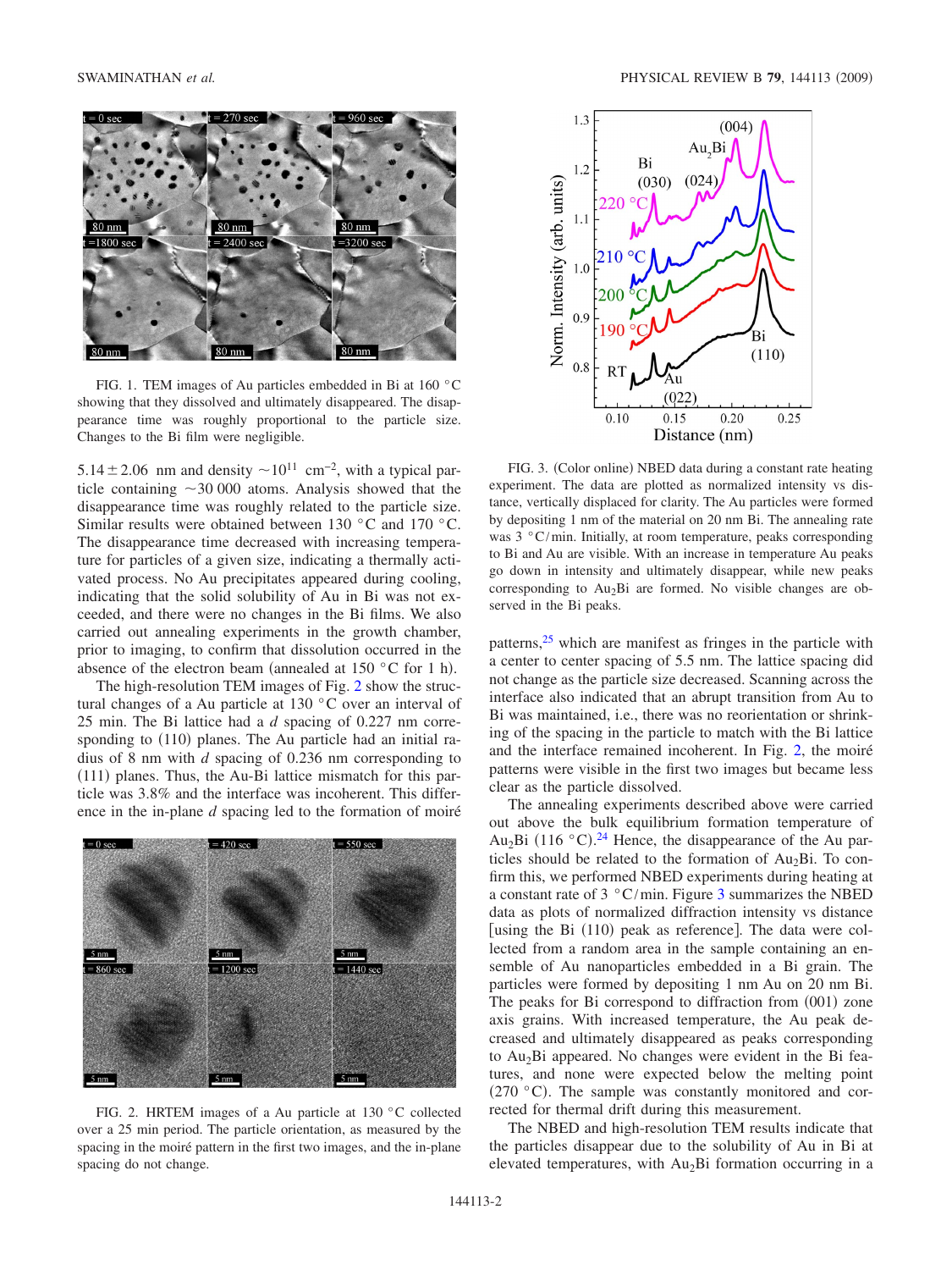<span id="page-2-0"></span>

FIG. 4. (Color online) Plot of the disappearance time as a function of particle radius and temperature. The disappearance time defined as the first TEM image in which the particle is no longer visible is obtained from TEM images such as those of Fig. [1.](#page-1-0) The time increases nonlinearly with particle size but decreases with temperature for particles of a given size. The lines through the data points represent fits obtained using Eq. ([4](#page-2-3)).

spatially separate region. In order to quantify the dissolution process, we determined the rate of change in particle size with temperature through TEM images in a fixed area in the sample. Figure [1](#page-1-0) represents the results from one such measurement, and the data in Fig. [4](#page-2-0) summarize the results for particles of different sizes. The disappearance time is defined as the time stamp of the first TEM image when the particle is not seen. This time increases nonlinearly with size and decreases with temperature for a given size, as expected for a thermally activated process.

To model the dissolution process, we used a modified form of a one-dimensional diffusion equation originally used by Aaron and Kotler<sup>1</sup> to study the dissolution of micronsized precipitates in a matrix. A similar formalism was adopted by Morgenstern *et al.*[26](#page-3-23) in their analysis of decay of bilayer Ag islands on Ag (111). Our system is threedimensional spherical particles embedded in a matrix. The rate of decay of a particle is

$$
\frac{dR}{dt} = -2\frac{C_I}{C_P} \left(\frac{D}{R}\right),\tag{1}
$$

<span id="page-2-1"></span>where  $C_I$  is the concentration of the solute at the interface between the solute and matrix and  $C_p$  is the concentration of the solute in the precipitate.  $D$  is the diffusivity of solute atoms in the matrix and *R* and *t* represent particle radius and time, respectively. The curvature of the particle leads to an increase in the solute concentration at the interface compared to a bulk phase  $[C_I(\infty)]$ . This increase is given by the Gibbs-Thompson equation $12$ 

$$
C_I(R) = C_I(\infty) \exp\left(\frac{\gamma V_p}{k_B T R C_P}\right),\tag{2}
$$

<span id="page-2-2"></span>where  $\gamma$  is the particle interfacial energy,  $V_p$  is the molar volume of the precipitate, and  $k_B$  is the Boltzmann constant. From Eqs.  $(1)$  $(1)$  $(1)$  and  $(2)$  $(2)$  $(2)$ 

<span id="page-2-4"></span>

FIG. 5. The slope of  $\ln[DC_I(\infty)]$  vs  $(k_B T)^{-1}$  gives the activation energy of dissolution, where  $DC<sub>I</sub>(\infty)$  was obtained from the fits of the dissolution time to the particle radius at different temperatures, using Eq.  $(4)$  $(4)$  $(4)$ . The energy of 0.69 eV represents the total energy for an Au atom to detach from the particle and diffuse into the matrix.

$$
\frac{dR}{dt} = -2\frac{C_I(\infty)}{C_p} \frac{D}{R} \exp\left(\frac{\gamma V_p}{k_B T R C_p}\right).
$$
 (3)

<span id="page-2-3"></span>Solving to get the total time required for a particle of initial size  $R_0$  ( $t=0$ ) to dissolve completely  $(R=0, t=t_f)$  gives

$$
t_f = \frac{C_p}{4DC_I(\infty)} \left[ \frac{\beta^2 \gamma^2}{T^2} \Gamma \left( 0, \frac{\beta \gamma}{R_0 T} \right) - R_0 \left( \frac{\beta \gamma}{T} - R_0 \right) \exp \left( -\frac{\beta \gamma}{R_0 T} \right) \right],
$$

$$
\beta = \frac{V_p}{k_B C_P}.
$$
(4)

Here,  $\Gamma$  represents the gamma function and the other terms have the same meaning as given above. Equation ([4](#page-2-3)) can be fitted to the experimental dissolution time.  $V_p$  is the molar volume of Au,  $16.9 \times 10^{-3}$  nm<sup>3</sup>.  $C_p$  the solute concentration of the precipitate is 1 since the precipitate is pure Au. For the interfacial free energy of a Au particle in Bi  $\gamma$ , we used 0.46 J m<sup>-2</sup>.<sup>[16](#page-3-14)</sup> The fits in Fig. [4](#page-2-0) can be used to obtain  $DC_I(\infty)$ . The bulk solubility and diffusivity of Au in Bi are not known and, hence, it is not possible to separate the two terms. However, each term can be written as the product of a preexponential part and an activation energy. Accordingly, a plot of  $\ln[DC_I(\infty)]$  vs  $(k_B T)^{-1}$  should be linear with a slope of −*Ea*, which represents the total activation energy for dissolution. From Fig. [5,](#page-2-4) we conclude that this value is  $0.69 \pm 0.06$  eV.

This activation energy is the sum of the dissolution  $\lceil$  represented by  $C_I(\infty)$  and the diffusion barrier (represented by D). For coherently formed precipitates, the decay occurs by the formation and movement of ledges. $<sup>2</sup>$  A similar decay</sup> mechanism was observed for homoepitaxial two-dimensional (2D) Ag islands<sup>27</sup> with an activation energy of 0.71 eV for an atom to detach from a single height step. For Au-Bi, with an incoherent interface, the ledge mechanism can be ruled out. However, vacancies are formed during the burrowing of the